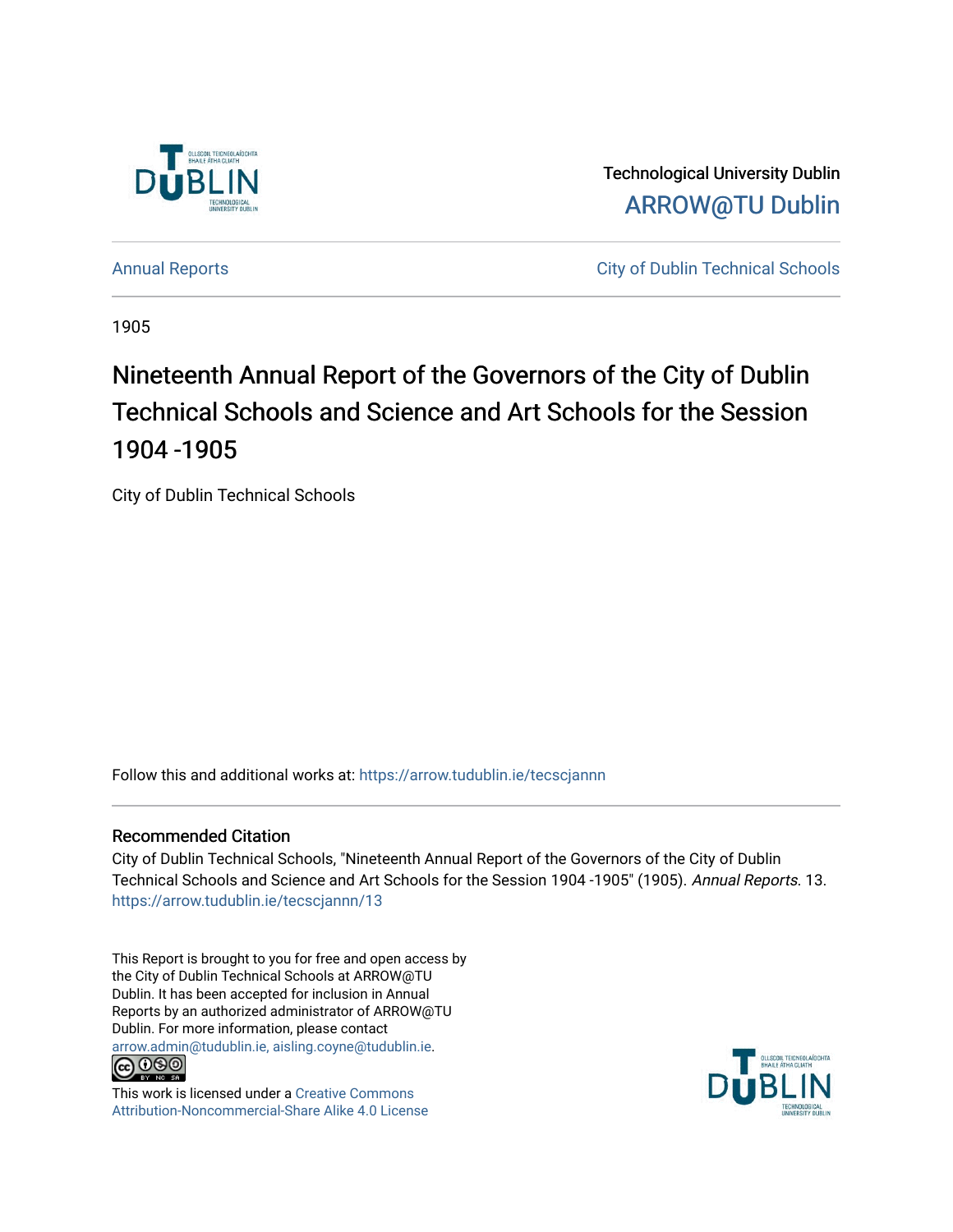CITY OF DUBLIN TECHNICAL SCHOOLS LOWER KEVIN STREET.

# REPORT

OF **OF** 

# THE GOVERNORS

ON THE

SESSION 1904-1905.

DOLLARD, PRINTINGHOUSE. DUBLIN, LIM1TED.

rgo6.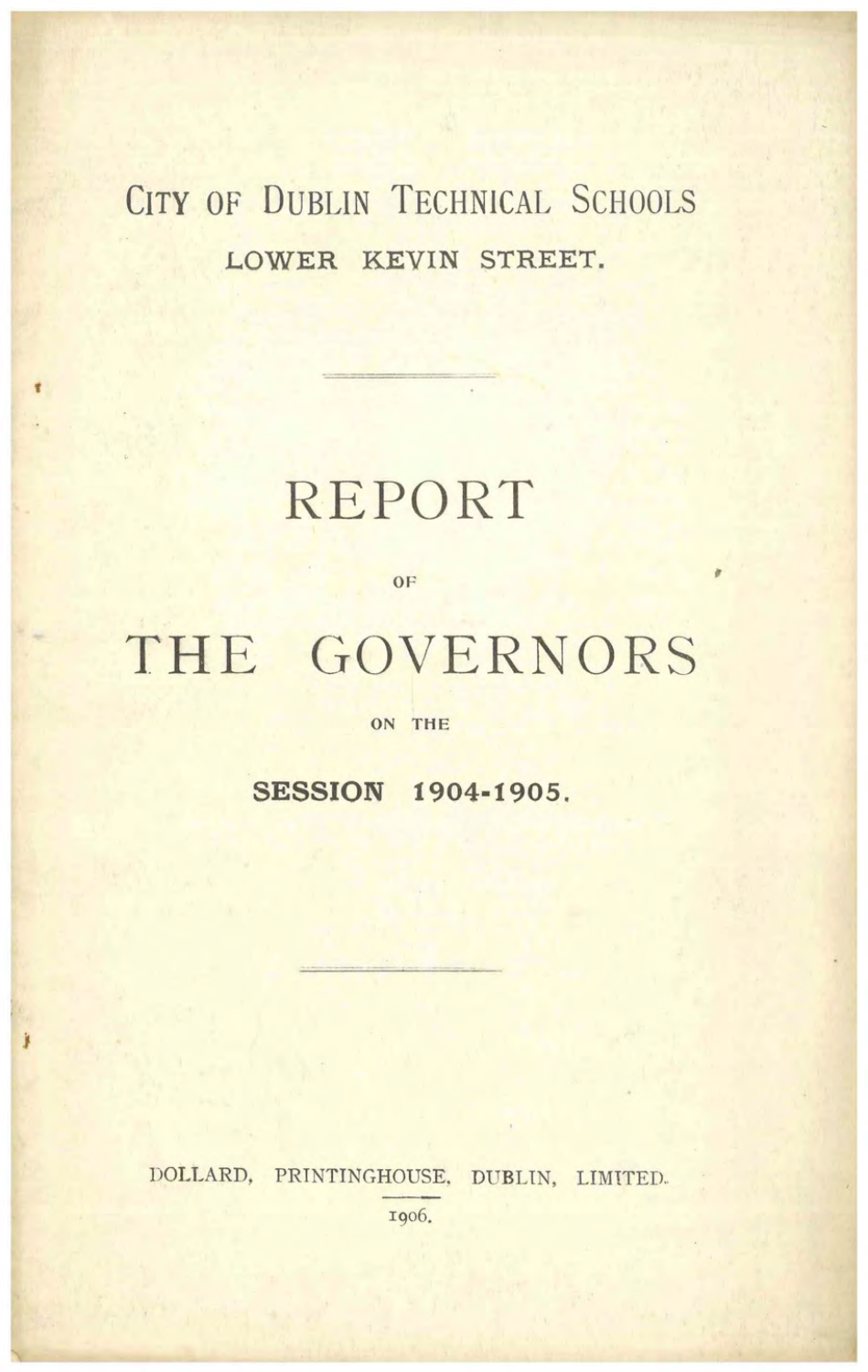## TECHNICAL EDUCATION **COMMITTEE**

#### FOR THE

#### County-Borough of Dublin,

WHO ACT AS

#### GOVERNORS OF THE TECHNICAL SCHOOLS.

The Committee is constituted, by Resolution of the Municipal Council, May, 1897, amended February, 1903, of :-

"The Right Hon. the Lord Mayor (Ex-officio) and fifteen Members of the Dublin Corporation, elected annually; two Representatives of the Founders<br>of the Technical Schools and of the Subscribers, elected annually; five<br>Representatives of Educational and other bodies, elected annually; and three Representatives of the Trades, elected annually by the Dublin United Trades Council."

CHAIRMAN ...  $\overline{\phantom{a}}$ Mr. JOHN MULLIGAN. (Representative of the Founders and Subscribers.)

DEPUTY-CHAIRMAN  $\cdots$ Mr. JOHN GOOD. (Representative of the Master Builders' Association.)

The Right Hon. JOSEPH HUTCHINSON, Lord Mayor.

| <b>ALDERMAN</b>          | COLE.                                       |    | COUNCILLOR DINNAGE. |
|--------------------------|---------------------------------------------|----|---------------------|
|                          | CORRIGAN.                                   |    | HARRINGTON, M.P.    |
| $\overline{\phantom{a}}$ | HEALY. J.P.                                 |    | M'KENNA.            |
| 53                       | HENNESSY.                                   | 13 | PARKINSON.          |
|                          | KELLY.                                      |    | PARTRIDGE.          |
| COUNCILLOR COX.          |                                             |    | SHERLOCK.           |
|                          | P. T. DALY.                                 |    | VANCE.              |
|                          | (Representatives of the Municipal Council.) |    |                     |

Mr. GEORGE LEAHY, Mr. ANDREW MOORE, Mr. HENRY ROCHFORD. (Representatives of the Dublin Trades.)

Mr. W. R. J. MOLLOY, J.P., M.R.I.A., Commissioner of National Education. (Representative of the Founders and Subscribers.)

Right Rev. Monsignor MOLLOY, D.D., D.Sc., Rector C.U.I. (Representative of the Catholic University of Ireland.)

> Professor W. E. THRIFT, F.T.C.D. (Representative of the School of Engineering, T.C.D.)

Professor N. W. HARTLEY, F.R.S., Dean of Faculty, R.C.Sc.I. (Representative of the Royal College of Science, Ireland.)

> Mr. EDWARD GIBSON (Representative of the Dublin Guild of Master Painters.)

LOUIS ELY O'CARROLL, B.A., B.L., SECRETARY TO TECHNICAL EDUCATION COMMITTEE. PRINCIPAL OF THE CITY OF DUBLIN TECHNICAL SCHOOLS.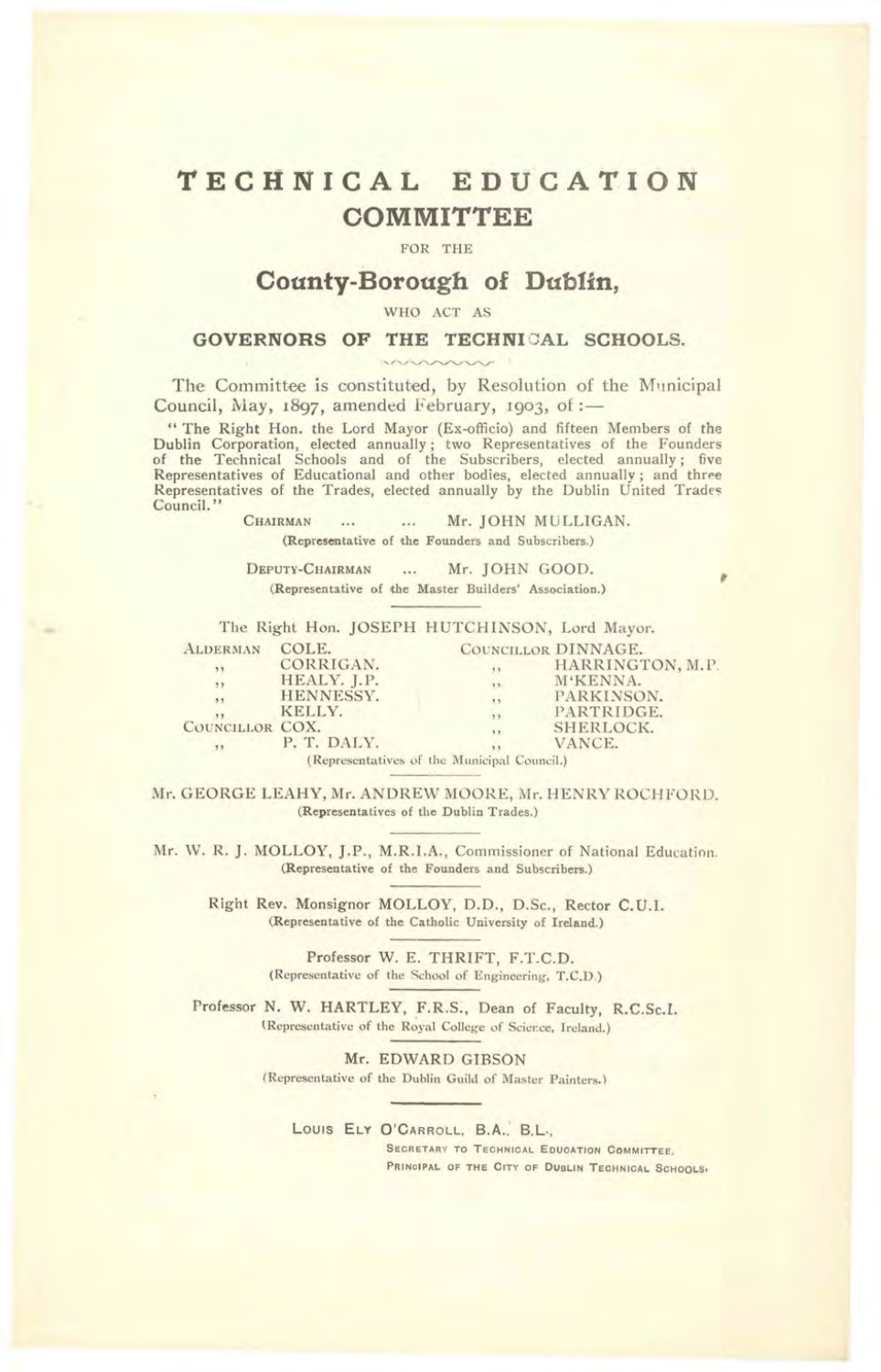# **City of Dublin Technical Schools.**

## **REPORT**

OF

# **THE GOVERNORS.**

#### **SESSION 1904-1905.**

,

We have much pleasure in presenting the 19th Annual Report on the work of the City of Dublin Technical Schools.

Duimg the Session which opened on the 26th day of September, 1904, the number of individual students enrolled was 2,382, this being an increase of 458 on the enrolment of the previous Session. The number of Class enrolments was 3,512, as compared with 2,596 in the preceding Session, making the great increase of 916, and thus a most severe strain was put upon the very limited resources of the Schools as regards the provision of rooms, equipment, and staff.

The number of subjects of instruction which formed the programme of the Schools was 51, and in these 93 Classes were held.

A very vigorous endeavour was made at the commencement of the Session to systematise the educational work of the Schools into accord with the true meaning of Technical Instruction. Students were advised that attendance at a single Class, more especially a Technological or Trade Class, was narrow and insufficient, and that they should also attend the Science and Art subjects bearing thereon; Courses of study were arranged on these lines suitable to students, and their various degrees of proficiency, junior or senior. Mathematics was indicated as a subject of special importance, and Classes in Practical Mathematics and Workshop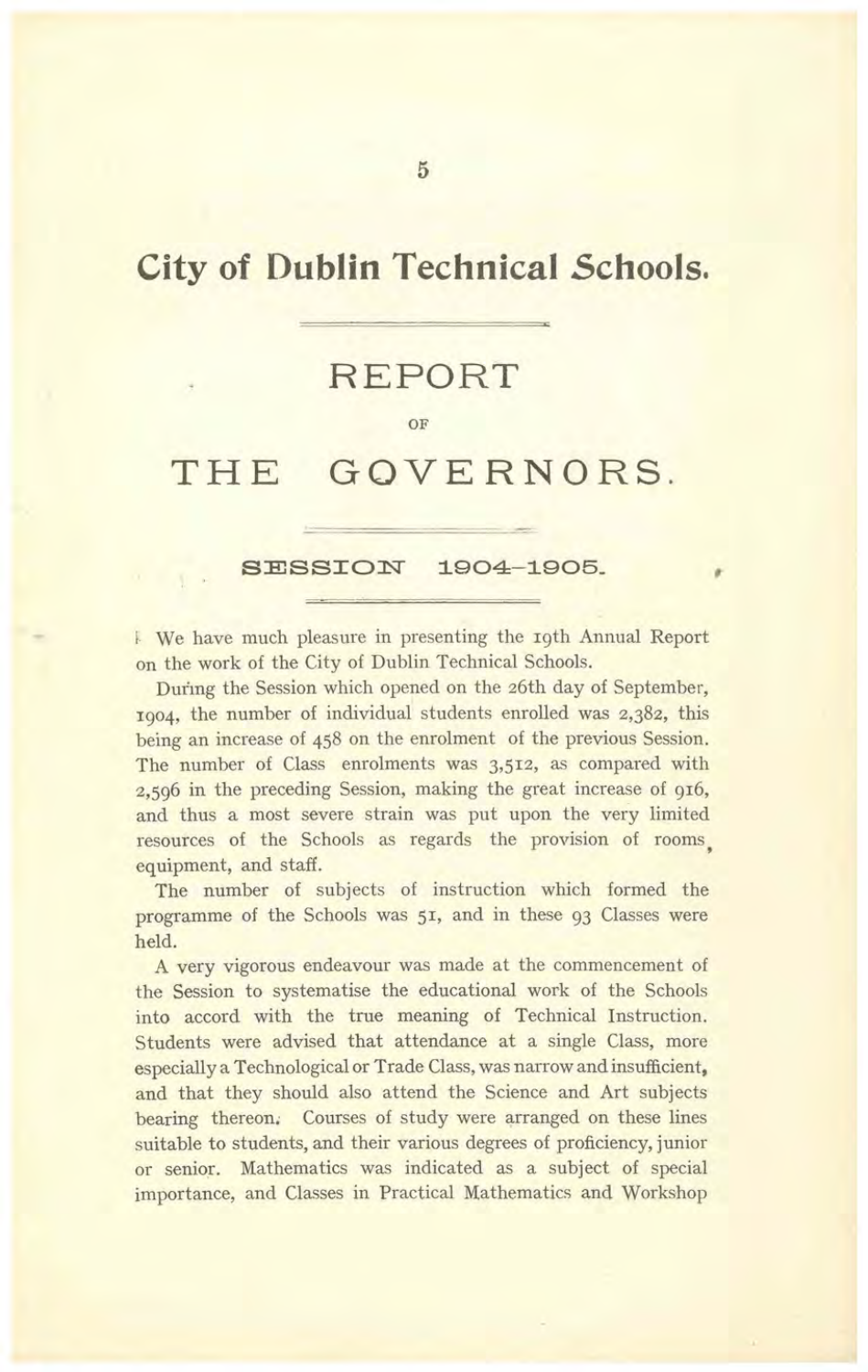Arithmetic were inaugurated. Further, a Scheme of Money Prizes was adopted to reward those who attended regularly the various subjects of their course and who obtained First or Second places in the examination in the groups of subjects. We are glad to say that our efforts have met with success, and that this programme was very largely followed by students.

A noticeable feature of the Session was the large number of students engaged in our Electrical Engineering Department; The Lectures on Electricity and Magnetism were attended by ror students, and the lectures and laboratories devoted to Electric Lighting and Power Transmission were attended by 133 students. The average of success was high in the examinations of the Board of Education and of the City and Guilds of London. In Mechanical Engineering subjects also there was an increased attendance, and an exceptionally high standard of success at the examinations. It would, indeed, seem that, if provided with sufficient accommodation' and fuller equipment, the Mechanical and Electrical Engineering Departments would be most popular and most important features of Technical Instruction in the City. Unfortunately, the Schools have no laboratories for the teaching of Physics and of Mechanics, which is a serious drawback.

Although two large laboratories were devoted to pure Chemistry, the demand for places exceeded the available accommodation. We regret it is not possible to extend this Department in our present buildings, but we are mindful of the great importance of providing full opportunity for the study of pure Chemistry and of the application of that Science to industries.

There was a very large increase of the number of students in Art subjects, and there were good Classes in such Artistic Craft work as Enamelling on Metal, Wrought Iron, Wood Carving, &c. At the Industrial Exhibition held by the Royal Dublin Society in connection with the Horse Show, the First Prize for Wrought Iron Work was awarded to the Class in our Schools, and seven prizes were won by students of the Wood Carving Class.

Hairdressing Trade, a Class was opened in that subject, and some In compliance with the desire of many members of the sixty students were enrolled. At the close of the Session an interesting public competition was held, in which the students gave demonstrations of the skill they had acquired, and at which the chief employers of the City kindly acted as judges.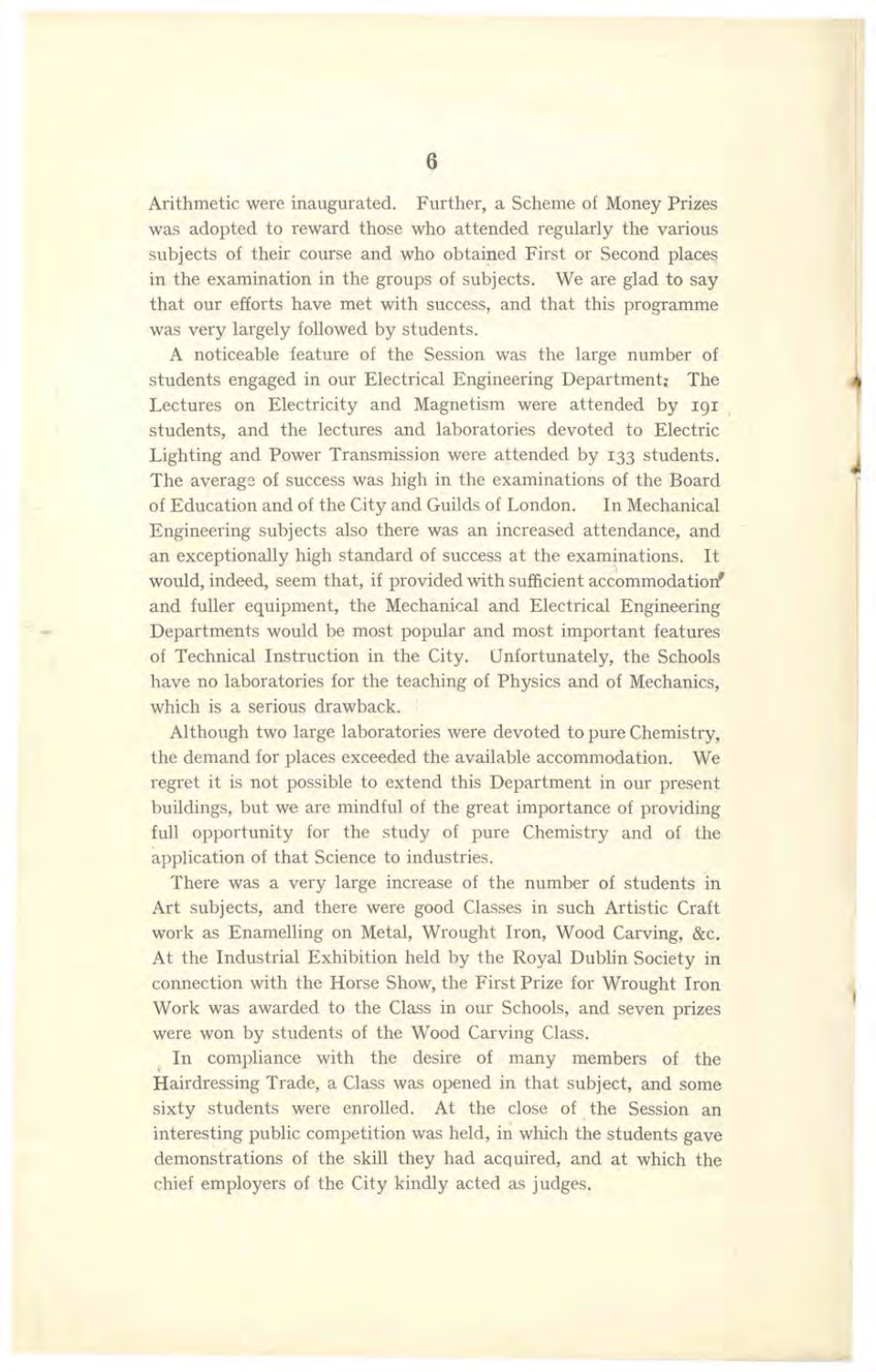At various times during the Session the Schools were visited by Inspectors from the Department of Agriculture. and Technical Instruction, and a favourable report on the work of the Classes has been received. Such faults as were indicated arose chiefly from the fact that many of the Classes were so large as to run the chance of being ineffective.

We beg *to* offer our thanks to the Annual Subscribers and Donors for their continued support of the Schools ; to the Master Builders' Association, the Dublin Guild of Master Painters, Messrs. Dockrell and Sons, Messrs. Kennan and Son, Mr. John Mulligan, Messrs: Manfield and Sons, Mr. E. J. Long, Messrs. Tallon, Messrs. Lenehan and Son, Mr. J. F. Keatinge, Mr. John Sibthorpe, Mr. William Martin, M. Prost, Messrs. William Russell and Son, Messrs. Jules and Co., Madame Drago, Mr. Austin Kane, Messrs. Hovenden and Co., for their kind gifts of Prizes for special subjects.

In our last year's Report we expressed the hope that, pending the erection of new buildings, we might be able to secure temporary premises for the extension of Technical Instruction. We are glad to say that at the opening of the present Session we succeeded in obtaining, on lease, the house No. 12 Rutland-square, and we have concentrated there most of the Commercial Classes, thus giving a chance of freer and fuller development to the more purely Technical Classes in Kevin-street.

We trust that much progress will be made during the 20th Session; which is now well on its way.

Signed,

JOHN MULLIGAN, *Chairman:* 

*roth January,* rgo6.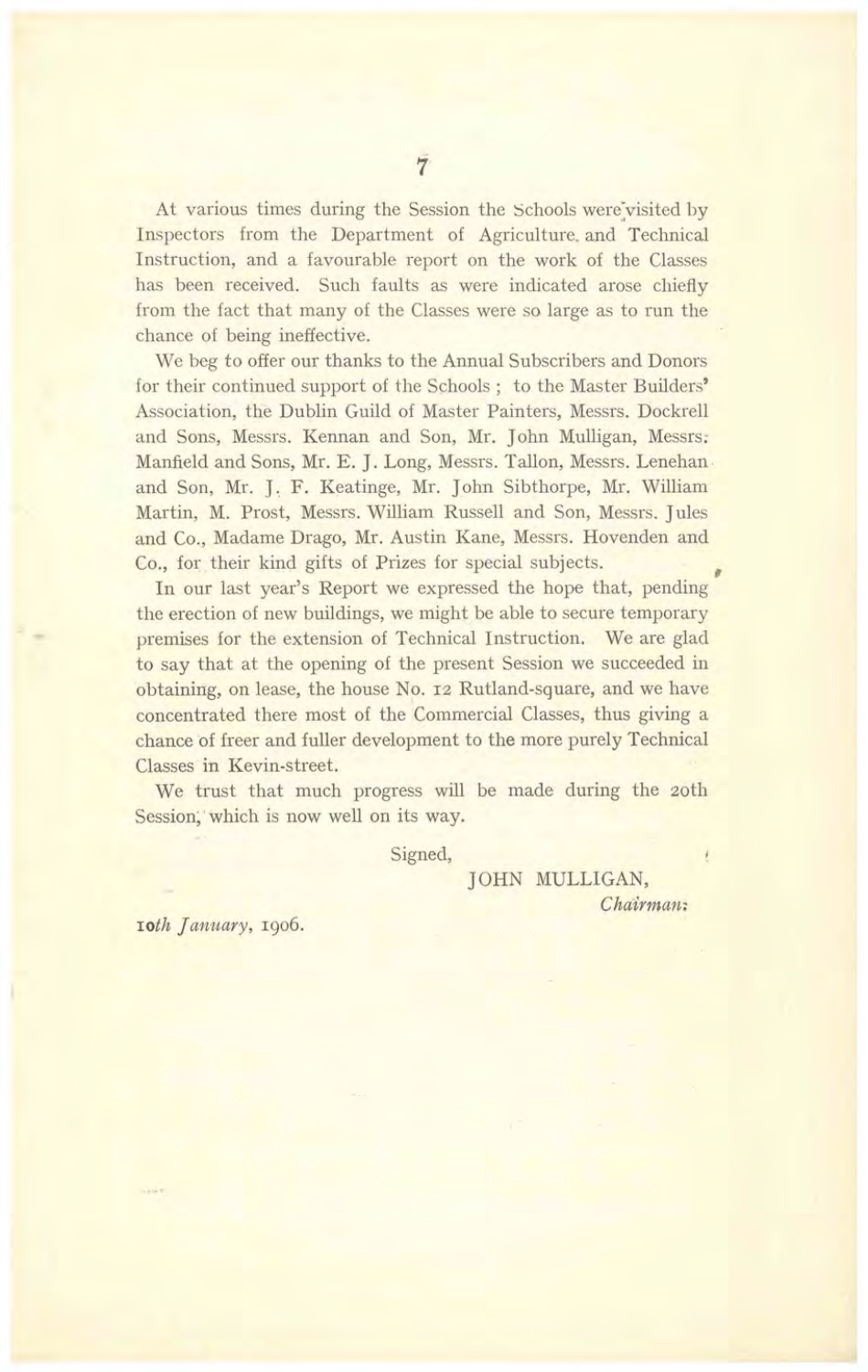#### APPENDIX I.

#### SESSION 1904-1905:

#### RETURN SHOWING THE NUMBER OF PUPILS ATTENDING THE VARIOUS CLASSES.

#### MATHEMATICS DEPARTMENT.

| Mathematics                        |                                                                 | .                        |   |                | .                    | <b>120</b> |
|------------------------------------|-----------------------------------------------------------------|--------------------------|---|----------------|----------------------|------------|
| Workshop Arithmetic                |                                                                 | .                        |   |                | .                    | 285        |
|                                    | $-3 - 1$                                                        |                          |   |                |                      | 4I4        |
| MECHANICAL ENGINEERING DEPARTMENT. |                                                                 |                          |   |                |                      |            |
| <b>Practical Geometry</b>          |                                                                 |                          |   |                | .                    | 69         |
| Machine Drawing                    |                                                                 |                          |   |                |                      | 48         |
| Applied Mechanics                  | $\dddotsc$                                                      |                          | . | . 111          |                      | IOI        |
| Steam<br>$\cdots$                  | $\cdots$                                                        |                          |   |                |                      | 68         |
| Workshop Instruction               |                                                                 |                          |   | .              | $\cdots$             | <b>IOO</b> |
|                                    |                                                                 |                          |   |                |                      | 386        |
|                                    |                                                                 |                          |   |                |                      |            |
| ELECTRICAL                         |                                                                 | ENGINEERING AND<br>MENT. |   | <b>PHYSICS</b> | DEPART-              |            |
| <b>Electric Light and Power</b>    |                                                                 |                          |   |                |                      | 133        |
| Magnetism and Electricity          |                                                                 |                          |   |                | $\ddot{\phantom{a}}$ | 191        |
| Sound, Light, and Heat             |                                                                 | .                        |   |                | $\epsilon$           | 27         |
| Physiography                       |                                                                 |                          |   |                |                      | 48         |
|                                    | $\frac{1}{2} \frac{1}{2} \frac{d\mathbf{r}}{dt} = -\frac{1}{2}$ |                          |   |                |                      | 399        |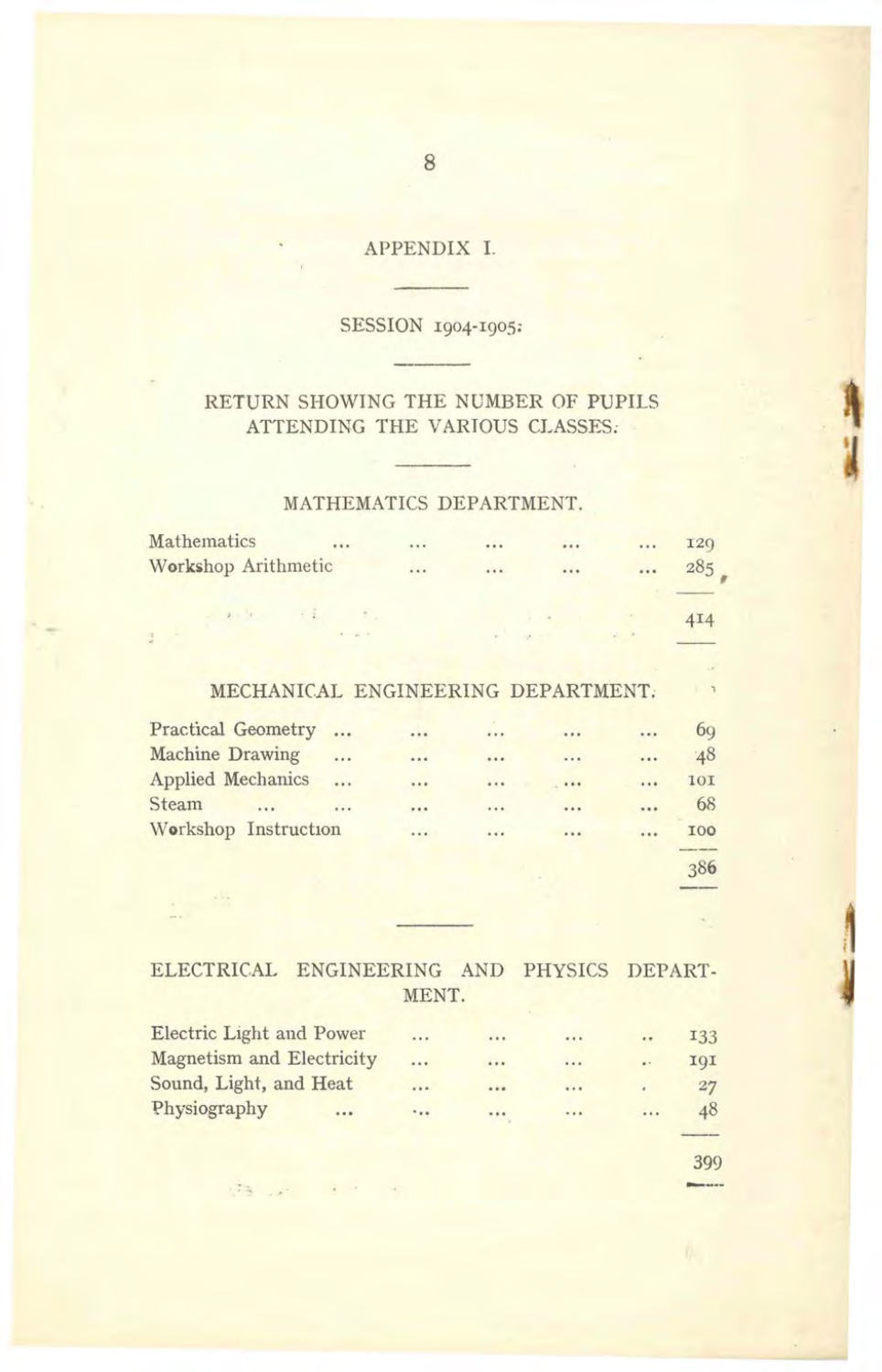#### $9 -$

#### BUILDING TRADES DEPARTMENT.

| <b>Building Construction</b> |          |          | $\cdots$ | . | .                    | <b>IQO</b> |
|------------------------------|----------|----------|----------|---|----------------------|------------|
| Builders' Quantities         | $\cdots$ |          |          |   | .                    | 32         |
| Painters' Work               |          |          |          |   | .                    | 85         |
| Plasterers' Work             | $\cdots$ |          | $\cdots$ |   |                      | <b>16</b>  |
| Plumbing<br>$\dddotsc$       |          |          |          |   | $\ddot{\phantom{a}}$ | 48         |
| Metal Plate Work             | $\cdots$ | $\cdots$ |          |   |                      | <b>I5</b>  |
| Manual Instruction           |          | $\cdots$ |          |   |                      | 44         |
| Carpentry and Joinery        |          | $\cdots$ |          |   |                      | 37         |
|                              |          |          |          |   |                      | 467        |

#### CHEMISTRY DEPARTMENT.

,

| Chemistry (all classes) |  |  | 223 |
|-------------------------|--|--|-----|
|                         |  |  |     |

#### ART DEPARTMENT.

| <b>Freehand Drawing</b>    | <br>.    | $\cdots$ | $-0.1$   | <br>t63       |
|----------------------------|----------|----------|----------|---------------|
| Modelling<br>$\cdots$      | <br>     |          |          | <br>I7        |
| <b>Geometrical Drawing</b> |          |          |          | <br>200       |
| Woodcarving                |          | .        |          | <br><b>16</b> |
| Stonecarving               | <br>     |          |          | <br>3         |
| Art Iron Work, Enamelling  | $\cdots$ | $\cdots$ | $\cdots$ | <br>6         |
| <b>Enamelling on Metal</b> |          | .        |          | <br>6         |
|                            |          |          |          |               |
|                            |          |          |          | 420           |

#### MISCELLANEOUS TRADES.

| Bootmaking        | <br> | <br>         | <br>18 |
|-------------------|------|--------------|--------|
| Tailor's Cutting  | <br> | <br>         | <br>26 |
| Hair Dressing     | <br> | <br>$\cdots$ | <br>60 |
| Linotype Printing | <br> | <br>         | <br>22 |
|                   |      |              |        |
|                   |      |              | 126    |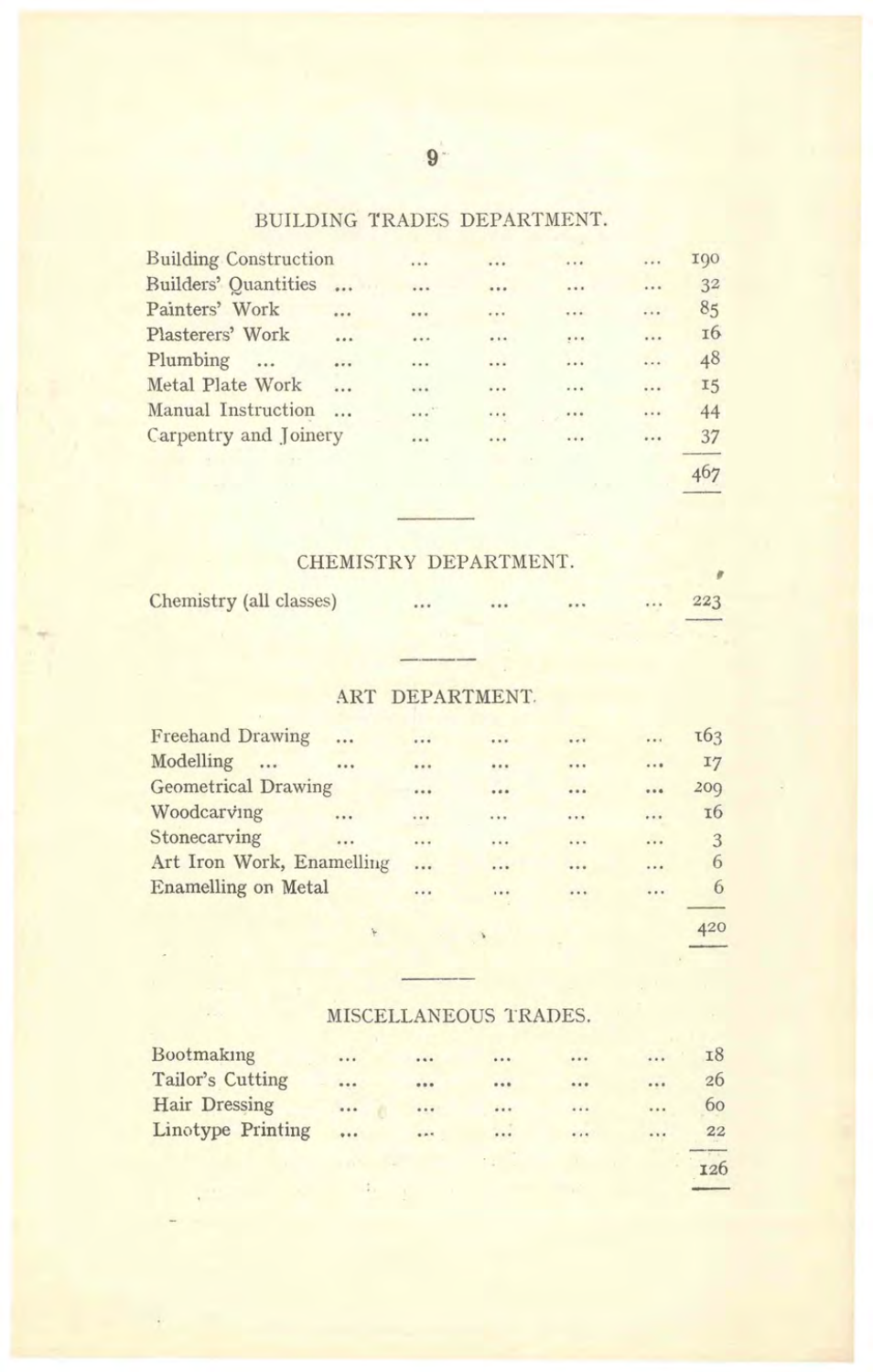## DOMESTIC CLASSES.

| Cooking<br> | <br>$\cdots$ |                 | <br>$\cdots$ | 108 |
|-------------|--------------|-----------------|--------------|-----|
| Dressmaking | <br>         | <b>APR</b> 2017 | <br>         | QI  |
|             |              |                 |              |     |
|             |              |                 |              | 100 |

## COMMERCIAL SUBJECTS;

| Irish                  |          |          |          |            |          |          | 3I         |
|------------------------|----------|----------|----------|------------|----------|----------|------------|
| French                 | $\cdots$ |          |          |            |          |          | <b>II8</b> |
| German                 | $\cdots$ | .        | $\cdots$ | $\dddotsc$ | $\cdots$ |          | 38         |
| English and Arithmetic |          |          |          |            |          |          | 282        |
| Handwriting            |          |          | $\cdots$ | 1.1.1      |          |          | 109.       |
| Shorthand              |          |          | $\cdots$ | $\cdots$   |          |          | <b>I35</b> |
| Typewriting            |          |          |          | .          |          | $\cdots$ | 80         |
| Book-keeping           |          | $\cdots$ |          |            |          |          | 100        |
|                        |          |          |          |            |          |          | 893        |

## APPENDIX II.

## OCCUPATION OF STUDENTS.

#### YOUNG MEN.

| Persons engaged in Farming Occupations<br>               | .                                     |                        |
|----------------------------------------------------------|---------------------------------------|------------------------|
| Building Trades—including Workers in Wood, etc.          | $\cdots$                              | 300                    |
| Coach and Car Builders<br>                               | $\cdots$                              | q                      |
| Engineers, Workers in Metal, Draughtsmen, etc            | $\mathcal{L}_{\mathbf{r},\mathbf{r}}$ | 236                    |
| Architects, Surveyors, Civil Engineers, etc.             | .                                     | 56                     |
| Electrical Engineers, Scientific Instrument Makers, etc: | $\dddot{\phantom{a}}$                 | 88                     |
| Printing Trades-Compositors, Lithographers, etc.         |                                       | 27                     |
| Textile Industries-Designers, Weavers, etc.<br>$\cdots$  | $\cdots$                              | $\boldsymbol{\Lambda}$ |
| Painters and Decorators                                  |                                       | 72                     |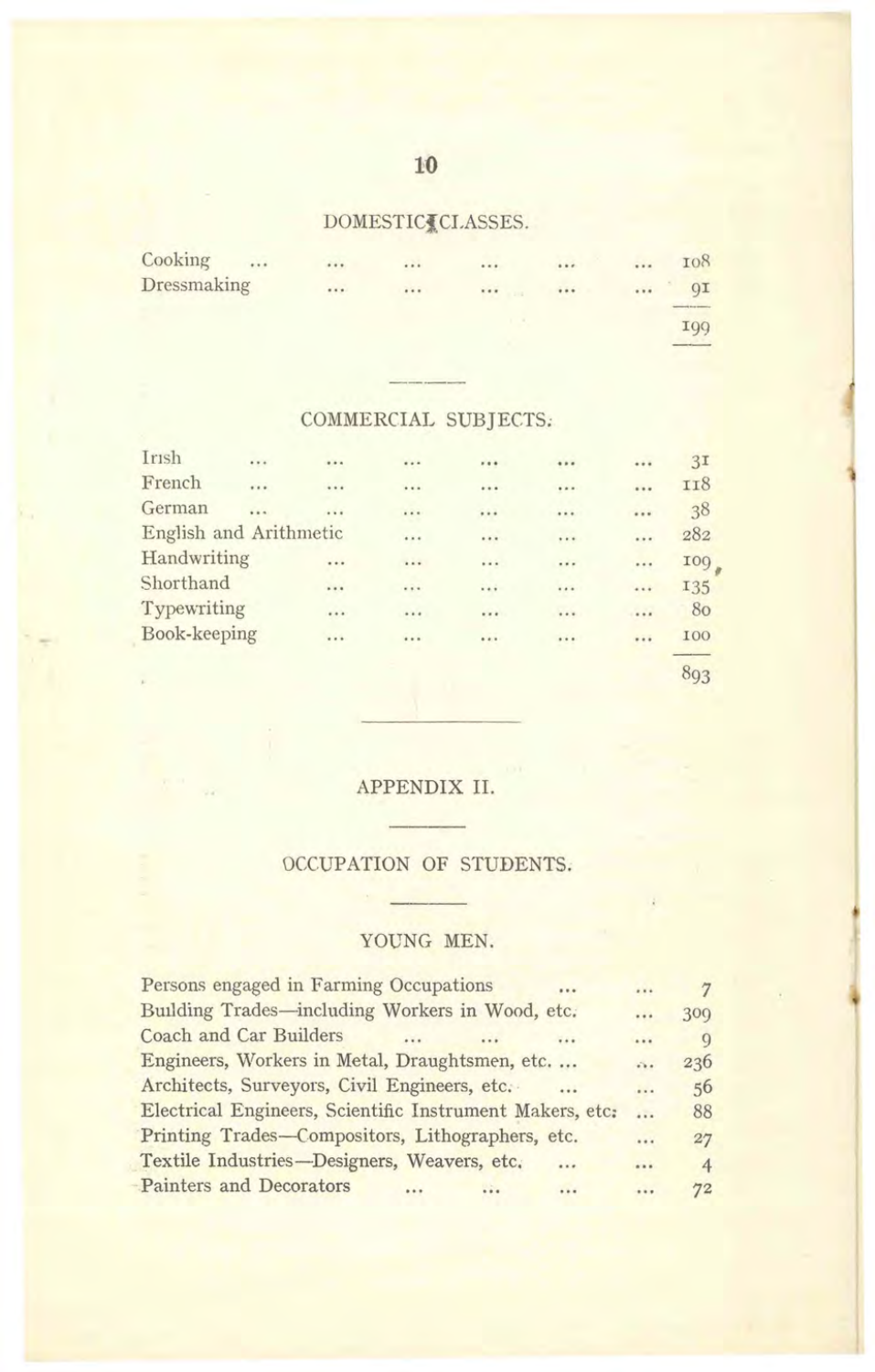| Plumbers, Gasfitters, etc.<br>$\cdots$              |          |          |          | 65         |
|-----------------------------------------------------|----------|----------|----------|------------|
| Trades involving applied Art-Jewellers, Furniture   |          |          |          |            |
| Makers, etc.<br>$\cdots$                            | . 1.1    |          |          | 54         |
| Chemists, Analysts, Druggists, etc.                 | $\cdots$ |          | $\cdots$ | 8q         |
| Salesmen, Shopkeepers, Warehousemen, etc.           |          | $\cdots$ |          | III        |
| Clerks in Commercial Offices                        | $\ddots$ | $\cdots$ | $\cdots$ | 257        |
| Clerks in Banks, Civil Service, Law, Assurance, and |          |          |          |            |
| Accountants' Offices<br>$\overline{\phantom{a}}$    |          |          |          | 67         |
| Teachers, Assistant Teachers, Pupil Teachers        |          | $\cdots$ | $\cdots$ | 45         |
| Students (University, Law, Medical)                 | $\cdots$ |          | . 1.1    | 55         |
| Occupations not included in the above Classes       |          |          |          | I7         |
| Boys just left School or College                    |          | .        | $\cdots$ | <b>I82</b> |
| No occupation stated                                |          |          | $\cdots$ | <b>126</b> |
|                                                     |          |          |          |            |
| Total number of Young Men                           |          |          |          | 1876       |
|                                                     |          |          |          |            |

#### YOUNG WOMEN.

172 873

 $\frac{1}{6}$  :  $18.88$ 

 $\begin{array}{lllll} \color{red} \uparrow \color{black} \downarrow \color{black} & \color{red} \bullet \color{black} \uplus \color{black} \end{array}$ 

 $\langle \delta \rangle \langle \delta \rangle = \langle \langle \delta \rangle \rangle$ 

| <b>Domestic Servants</b>                     | <br>         |                                      |       |          | 20       |
|----------------------------------------------|--------------|--------------------------------------|-------|----------|----------|
| <b>Printing Trades</b>                       | <br>$\cdots$ |                                      |       |          | 39       |
| Dressmakers, Milliners, etc.                 | $\cdots$     |                                      |       | .        | 44       |
| Factory Workers, not included above          |              |                                      |       |          | $\Omega$ |
| Saleswomen, Shopkeepers, etc.                |              |                                      |       | $\cdots$ | 27       |
| Clerks, Cashiers, Civil Servants, etc.       |              | .                                    | 1.1.4 | $\cdots$ | 56       |
| Teachers, Assistant Teachers, Pupil Teachers |              |                                      |       |          | 32       |
| Students (University, Medical)               |              |                                      |       |          | II       |
| Occupations' not included in above Classes   |              |                                      |       |          | 2I       |
| Girls just left School or College            |              |                                      |       |          | 25       |
| No occupation stated                         |              |                                      |       |          | 2I3      |
| $3 - 5$                                      |              | <i>'</i> Total number of Young Women |       | $\cdots$ | 506      |
|                                              |              | Total number of Students             |       |          | 2382     |
|                                              |              |                                      |       |          |          |

11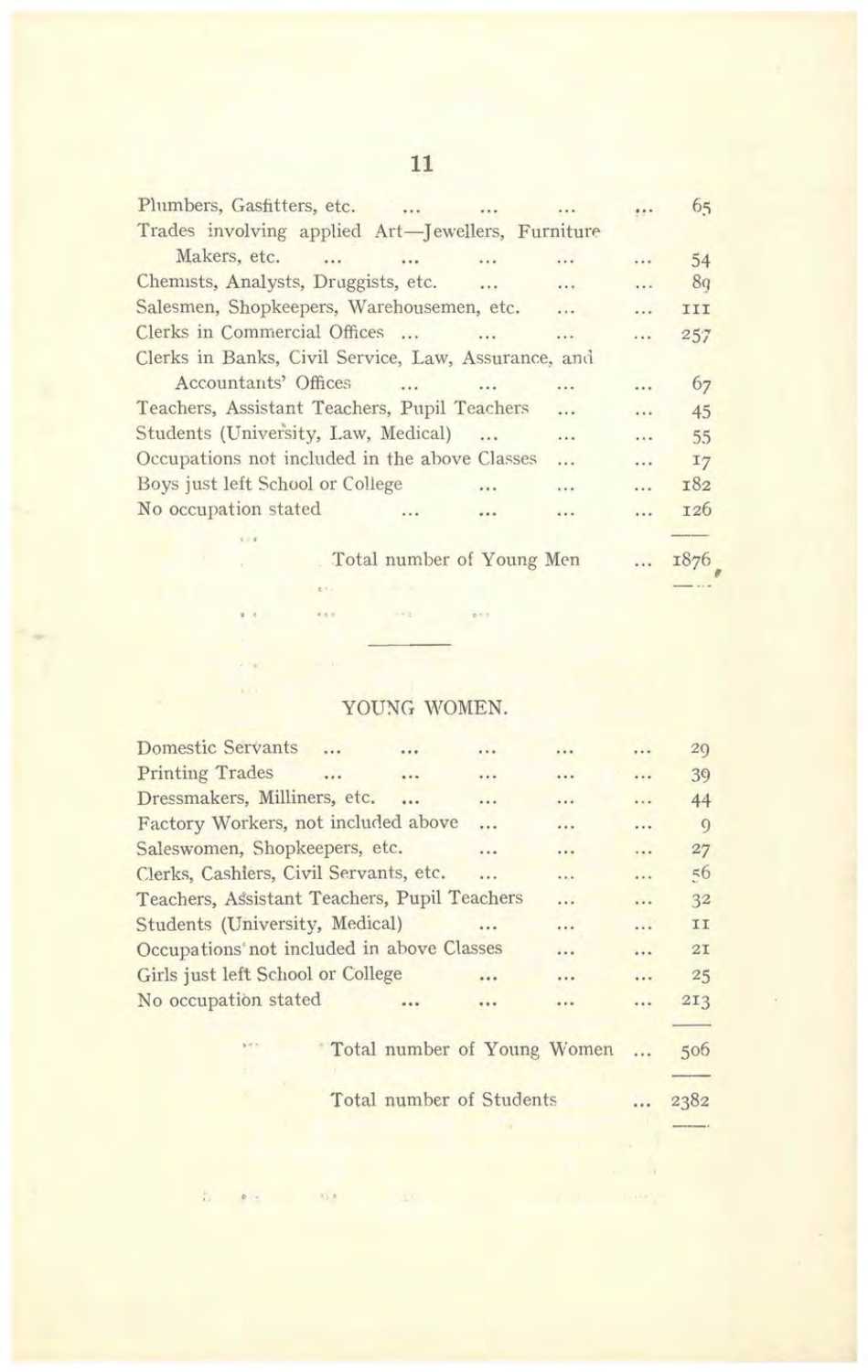#### APPENDIX III.

# ATTENDANCE OF GOVERNORS DURING THE YEAR 1905

----

## NUMBER OF MEETINGS ... 27

,

| The Right Hon. the Lord Mayor           |          |           |               | 5              |
|-----------------------------------------|----------|-----------|---------------|----------------|
| Councillor Clarke (resigned September)  |          |           |               | 14             |
| Alderman Cole<br>$\sim$                 | .        |           | $\cdots$      | 22             |
| Alderman Corrigan                       |          | .06       |               | I7             |
| Councillor Cox<br>$\overline{a}$        | .        |           | .006          | $\overline{a}$ |
| Councillor D. Daly                      |          |           | .             | I7             |
| Councillor P. T. Daly                   |          |           | $\frac{1}{2}$ | 22             |
| Mr. Michael Derham (resigned August)    |          |           | $\cdots$      | $\overline{3}$ |
| <b>Councillor Dinnage</b>               | $\cdots$ |           |               | IQ             |
| Mr. Edward Gibson                       |          |           |               | 8              |
| Mr. John Good                           | $\cdots$ |           | .             | 2I             |
| Councillor Harrington, M.P.             |          |           |               | $\overline{7}$ |
| Professor Hartley                       |          |           |               | I              |
| Alderman Healy, J.P.                    |          |           |               | 23             |
| Alderman Hennessy (died November)       |          |           |               | 5              |
| Alderman Kelly<br>$\ddots$              | .        |           | 0.06          | 20             |
| Mr. George Leahy                        |          |           |               | 25             |
| Right Rev. Monsignor Molloy, D.D.       |          | $\ddotsc$ |               | $\overline{4}$ |
| Mr. W. R. J. Molloy, J.P., M.R.I.A.     |          |           |               | <b>I8</b>      |
| Mr. Andrew Moore (appointed September)  |          |           |               | 6              |
| Mr. John Mulligan                       |          | 1.11      |               | 2I             |
| Councillor M'Kenna                      |          | $-0.06$   | 0.05          | 9              |
| <b>Councillor Parkinson</b>             | $\cdots$ |           | $\cdots$      | II             |
| Councillor Partridge                    | .        |           | .06           | I7             |
| Mr. Henry Rochford                      | .        |           |               | 21             |
| Councillor Sherlock (appointed October) |          |           |               | 3              |
| Professor Thrift j                      |          |           |               | 5              |
| <b>Councillor Vance</b><br>$\dddotsc$   | 0000     |           | 000           | 3              |
|                                         |          |           |               |                |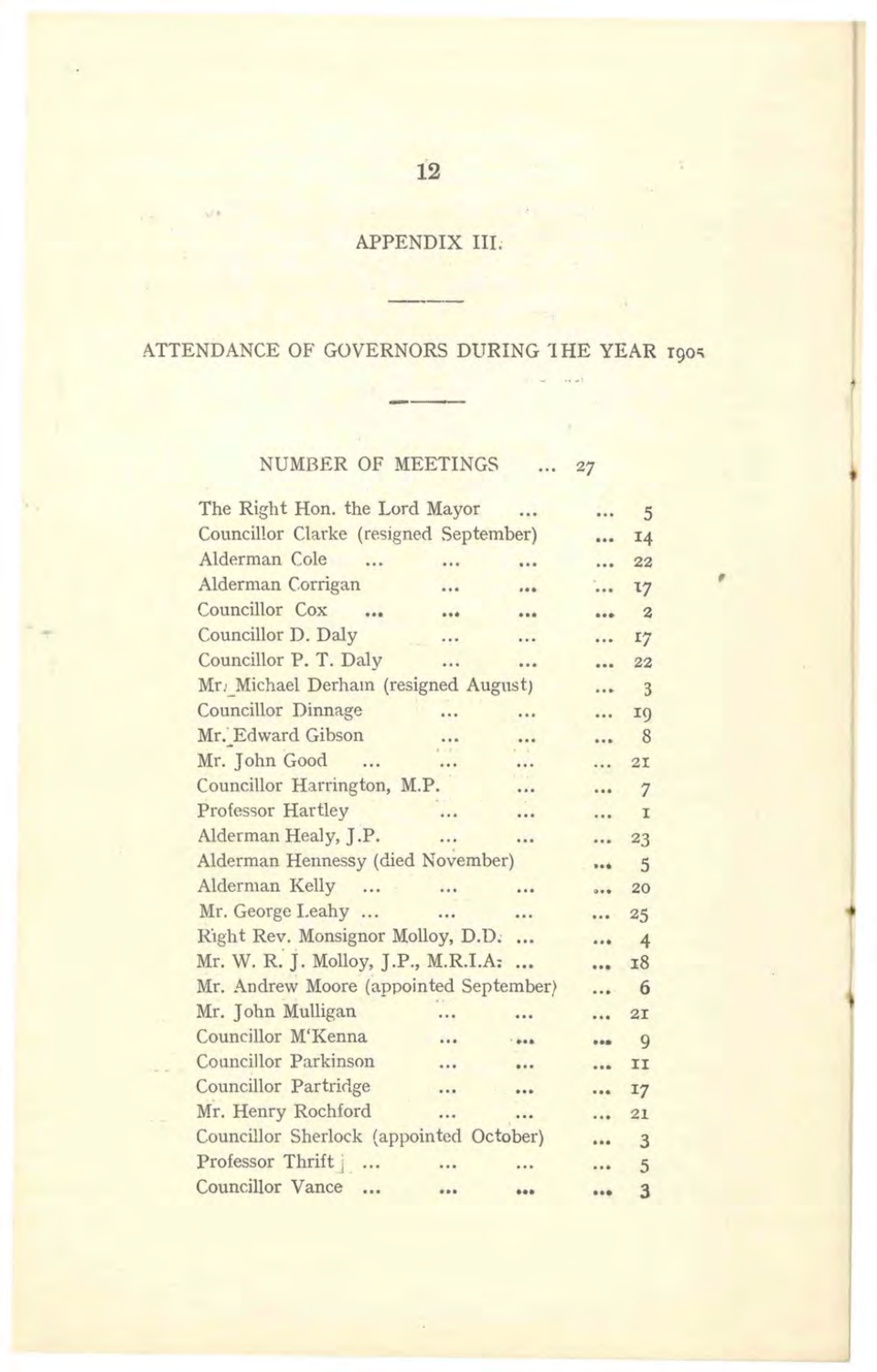#### **APPENDIX** IV.

#### LIFE MEMBERS, ANNUAL SUBSCRIBERS, AND DONORS TO THE SCHOOLS FOR THE YEAR 1904-1905.

|                                               |           |          |              |                | Donations    |                |                | Annual<br>Subscriptions |                |  |  |
|-----------------------------------------------|-----------|----------|--------------|----------------|--------------|----------------|----------------|-------------------------|----------------|--|--|
|                                               |           |          |              | £              |              | s. d.          |                | $E$ s. d.               |                |  |  |
| Aberdeen, Earl of, The Right Hon., 1885       | $P_{1,1}$ | $25\,$   | $\mathbf{0}$ | $\overline{0}$ |              |                |                |                         |                |  |  |
| Allen, Henry J., J.P.                         |           |          |              |                |              |                |                | 0100                    |                |  |  |
| Arnott and Co., 1886                          | 1.14      |          | $\sim$       | $25\,$         | $\theta$     | $\theta$       |                |                         |                |  |  |
| Baker, Wardell and Co., 1886                  |           |          | $\cdots$     | $25\,$         | $\bf{0}$     | $\theta$       |                |                         |                |  |  |
| Booth, Brothers                               |           |          |              |                |              |                | 1              |                         | $0\quad 0$     |  |  |
| Brown, Thomas and Co.                         |           |          | 1.1.1        |                |              |                | 1              | $\mathbf{0}$            | 0 <sup>0</sup> |  |  |
| Barrington and Sons                           |           |          |              |                |              |                | 1              | $\overline{0}$          | $\theta$       |  |  |
| Cadogan, Earl of, The Right Hon.              |           |          |              | 25             | $\theta$     | $\theta$       |                |                         |                |  |  |
| Carnarvon, Earl of, The Right Hon., 1886      |           |          |              | $25\,$         | $\theta$     | $\overline{0}$ |                |                         |                |  |  |
| Crewe, Earl of, The Right Hon., 1892          |           |          | $\cdots$     | $25\,$         | 0            | $\theta$       |                |                         |                |  |  |
| John Darcy and Co., Ltd.                      |           |          |              | 50             | $\theta$     | $\theta$       |                |                         |                |  |  |
| Dockrell and Sons                             |           | $\cdots$ |              |                |              |                | 1              |                         | $0\quad 0$     |  |  |
| Do.<br>for Prize in Plumbing                  |           |          |              |                |              |                | $\mathfrak{D}$ |                         | $0\quad 0$     |  |  |
| Dollard, Joseph                               |           |          |              |                |              |                | 1              | $0\quad 0$              |                |  |  |
| Dublin Distilleries, 1886                     |           |          |              | 30             | $\mathbf{0}$ | $\overline{0}$ |                |                         |                |  |  |
| Dublin Guild of Master Painters, for Prizes   |           |          |              |                |              |                |                |                         |                |  |  |
| in Painters' Class                            | $\cdots$  |          |              |                |              |                | 4              | $0\quad 0$              |                |  |  |
| Dudley, Earl of, The Right Hon., Lord Lieute- |           |          |              |                |              |                |                |                         |                |  |  |
| nant, 1902                                    |           | $\cdots$ |              | 25             | $\theta$     | $\theta$       |                |                         |                |  |  |
| Eason, Charles, and Son                       |           |          |              |                |              |                | 1              | $0\quad 0$              |                |  |  |
| Edmundson and Son                             |           |          |              |                |              |                | 1              | $\theta$<br>×           | $\theta$       |  |  |
| Guinness, A., Son, and Co.                    |           |          |              |                |              |                | 10             | $\bf{0}$                | $\mathbf{0}$   |  |  |
| Henshaw and Co., Ltd.                         |           |          |              |                |              |                |                | 010                     | $\theta$       |  |  |
| Hibernian Bank<br>All Car                     |           |          |              |                |              |                | $\overline{2}$ | $\overline{2}$          | $\bf{0}$       |  |  |
| Hogg, W. and Co., 1886                        |           |          |              | $25\,$         | $\theta$     | $\theta$       |                |                         |                |  |  |
| Hutton, John, and Sons                        |           |          | $\cdots$     |                |              |                | $\overline{2}$ | $\overline{2}$          | $\mathbf{0}$   |  |  |
| Jameson, John, and Son, Ltd.                  |           | $\cdots$ |              | 100            | $\theta$     | $\theta$       | 5              | $\theta$                | $\theta$       |  |  |
| Jameson, William, and Co., 1886               |           |          |              | 100            | $\bf{0}$     | $\theta$       |                |                         |                |  |  |
| Kennan and Sons, for Prize in Machine         |           |          |              |                |              |                |                |                         |                |  |  |
| Drawing                                       |           |          |              |                |              |                | 1              | $\bf{0}$                | $\bf{0}$       |  |  |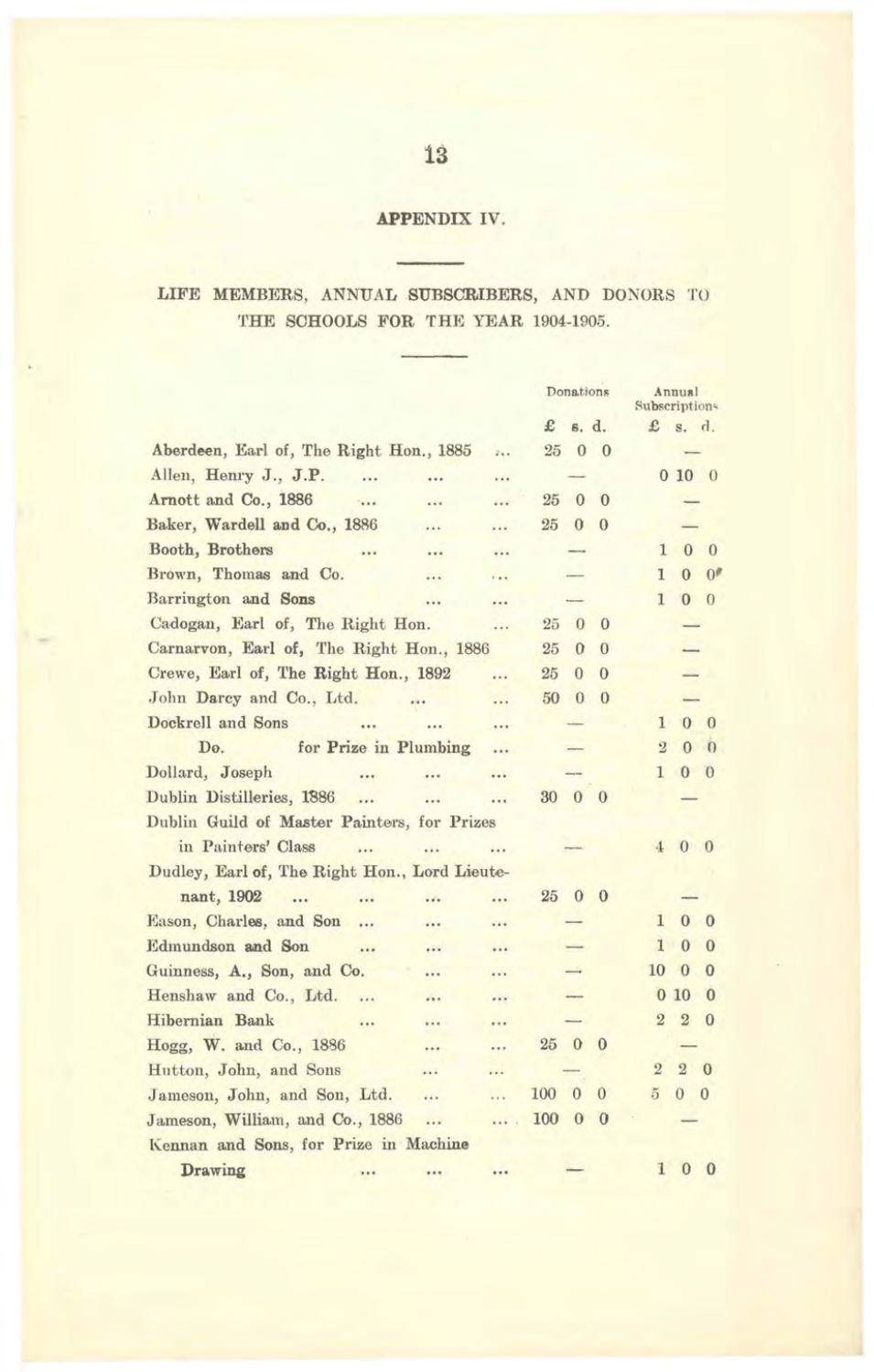|                                            |          | Donations |              |                | Annual<br>Subscriptions |                |                |                |
|--------------------------------------------|----------|-----------|--------------|----------------|-------------------------|----------------|----------------|----------------|
|                                            |          |           | £            | s.             | d.                      |                | $f$ $s$ .      | $d_{\cdot}$    |
| Kennedy, Charles, 1888<br>                 |          |           | 50           | $\bf{0}$       | $\theta$                |                |                |                |
| Lenehan & Son<br>$\cdots$<br>              |          |           |              |                |                         |                | 0100           |                |
| Londonderry, Earl of, The Right Hon., 1887 |          |           | $25\,$       | $\bf{0}$       | $\theta$                |                |                |                |
| Long, E. J.<br>                            |          |           |              |                |                         |                | 010            | $\theta$       |
| M'Comas, S. W., and Son                    |          |           |              |                |                         | $\overline{0}$ | $5\quad0$      |                |
| Maguire and Son, 1887                      | $\cdots$ |           |              | 50 0 0         |                         |                |                |                |
| Manfield and Sons, for Prize in Boot and   |          |           |              |                |                         |                |                |                |
| Shoemaking<br>$\cdots$                     | $\cdots$ |           |              |                |                         |                | 010            | $\theta$       |
| Mansfield and Sons<br>                     |          |           |              |                |                         | $\theta$       | 10             | $\theta$       |
| Master Builders' Association, for Prizes   |          |           |              |                |                         | 8              | 8              | $\overline{0}$ |
| Meath, Earl of, The Right Hon., 1888       |          | $\cdots$  | $25\,$       | $\theta$       | $\Omega$                |                |                |                |
| Millar, Adam, and Co., 1886                |          |           | $25\quad0$   |                | $\bf{0}$                | 1              | $\mathbf{0}$   | $\theta$       |
| Molloy, W. R. J., M.R.I.A.                 | .        | $\cdots$  |              |                |                         | 1              | $\bf{0}$       | $\overline{0}$ |
| Mulligan, John<br>                         |          |           |              |                |                         | 1              | $\theta$       | 0 <sub>x</sub> |
| Nugent, Michael<br>                        |          |           |              |                |                         | 1              | $\theta$       | $\theta$       |
| Ogilvy, Alexander<br>$\cdots$              | $-11$    |           |              |                |                         | 1              | $\theta$       | $\overline{0}$ |
| Perry, George, 1886-89                     |          |           | 180          | $\bf{0}$       | $\Omega$                |                |                |                |
| Pim Bros., 1886<br>                        |          |           | 50           | $\bf{0}$       | $\theta$                |                |                |                |
| Power, John, and Son, 1886                 |          | .         | 100          | $\theta$       | $\Omega$                | $\overline{2}$ | $\overline{2}$ | $\Omega$       |
| Poyntz, B., and Co.<br>                    |          |           |              |                |                         |                | $1\quad0$      | $\bf{0}$       |
| Roe, George, and Co., 1886                 |          |           | 50           | $\bf{0}$       | $\Omega$                |                |                |                |
| Rooney, John C., 1892<br>$\cdots$          |          |           | 25           | $\theta$       | $\theta$                |                |                |                |
| Ross and Walpole<br>$\cdots$               |          |           |              |                |                         | 1              |                | $0\quad 0$     |
| Royal Dublin Society, 1888-92              |          |           | 50           | $\overline{0}$ | $\theta$                |                |                |                |
| Scott, Wm., and Co.                        |          |           |              |                |                         | 1              |                | $0\quad 0$     |
| Skinners, Worshipful Company of, 1887      |          |           | $25\quad$    |                | $\theta$                |                |                |                |
| Tallon and Co.                             |          |           |              |                |                         |                | 0100           |                |
| Taylor, J. C.<br>$\cdots$<br>              | $\cdots$ |           |              |                |                         | $\overline{2}$ | $0\quad0$      |                |
| The Right Hon. George Wyndham, M.P.,       |          |           |              |                |                         |                |                |                |
| Chief Secretary for Ireland                | $\cdots$ |           |              |                |                         | 1              | 1              | $\overline{0}$ |
| Zetland, Earl of, The Right Hon., 1890     |          |           | $25 \cdot 0$ |                | $\overline{0}$          |                |                |                |

Donors of £25 and upwards become Life Members, with power to vote annually. Any smaller donation of  $£1$  and upwards confers voting powers only for the year in which it is paid.

It is particularly requested that any Annual Subscriber or Life Member whose name has been omitted from this List shall communicate at once with the Secretary.